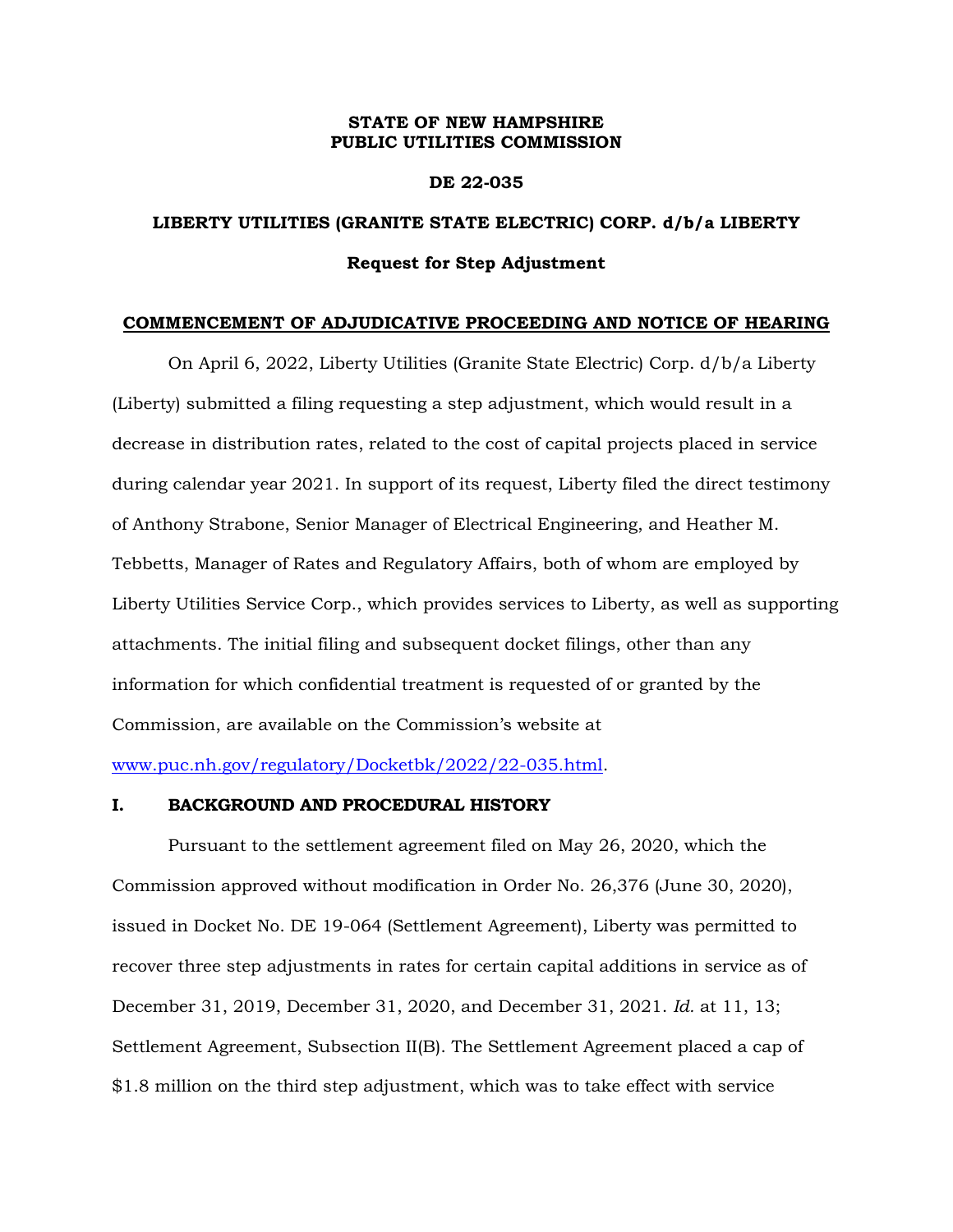rendered on and after July 1, 2022. Settlement Agreement, Subsection II(B). However, the Settlement Agreement stated that "if the actual cost of the capital additions is less than the budgeted amounts, the actual amounts shall be used to calculate the step adjustments." *Id.*

The deadline for Liberty's third step adjustment filing was April 6, 2022. *Id.* In its April 6, 2022 initial filing, Liberty requested a decrease in distribution rates, effective July 1, 2022. Due to the current unavailability of a June 2022 hearing date on the Commission's hearings calendar, a hearing will be scheduled on the first available date in July 2022, so that any step adjustment in this docket would be approved for effect on August 1, 2022.

According to the testimony of Mr. Strabone and Ms. Tebbetts, Liberty did not reach the \$1.8 million cap, because the actual spending on some of the projects placed in service during calendar year 2021 was less than the budgeted amounts. Direct Testimony of Anthony Strabone and Heather M. Tebbetts, April 6, 2022, at Bates Pages 9 and 31. If Liberty's proposed third step adjustment were approved, a residential customer using 650 kilowatt-hours per month and taking Liberty's default energy service would see a decrease to their monthly bill of \$0.84 or 0.55 percent, with their monthly bill being reduced from \$155.00 to \$154.16. *Id.* at Bates Page 32.

In its April 6, 2022 letter, Liberty also requested the Commission to waive New Hampshire Code of Administrative Rules, Puc 1603.05(a)(1), which requires a utility proposing revisions to less than 50 percent of an existing tariff's pages to submit the entire page on which any revision occurs. Liberty maintained that a waiver pursuant to Puc 201.05 would not disrupt the orderly and efficient resolution of the matters before the Commission and would serve the public interest, in that the purpose of Puc 1603.05(a)(1) would be satisfied through an alternative method. Liberty averred that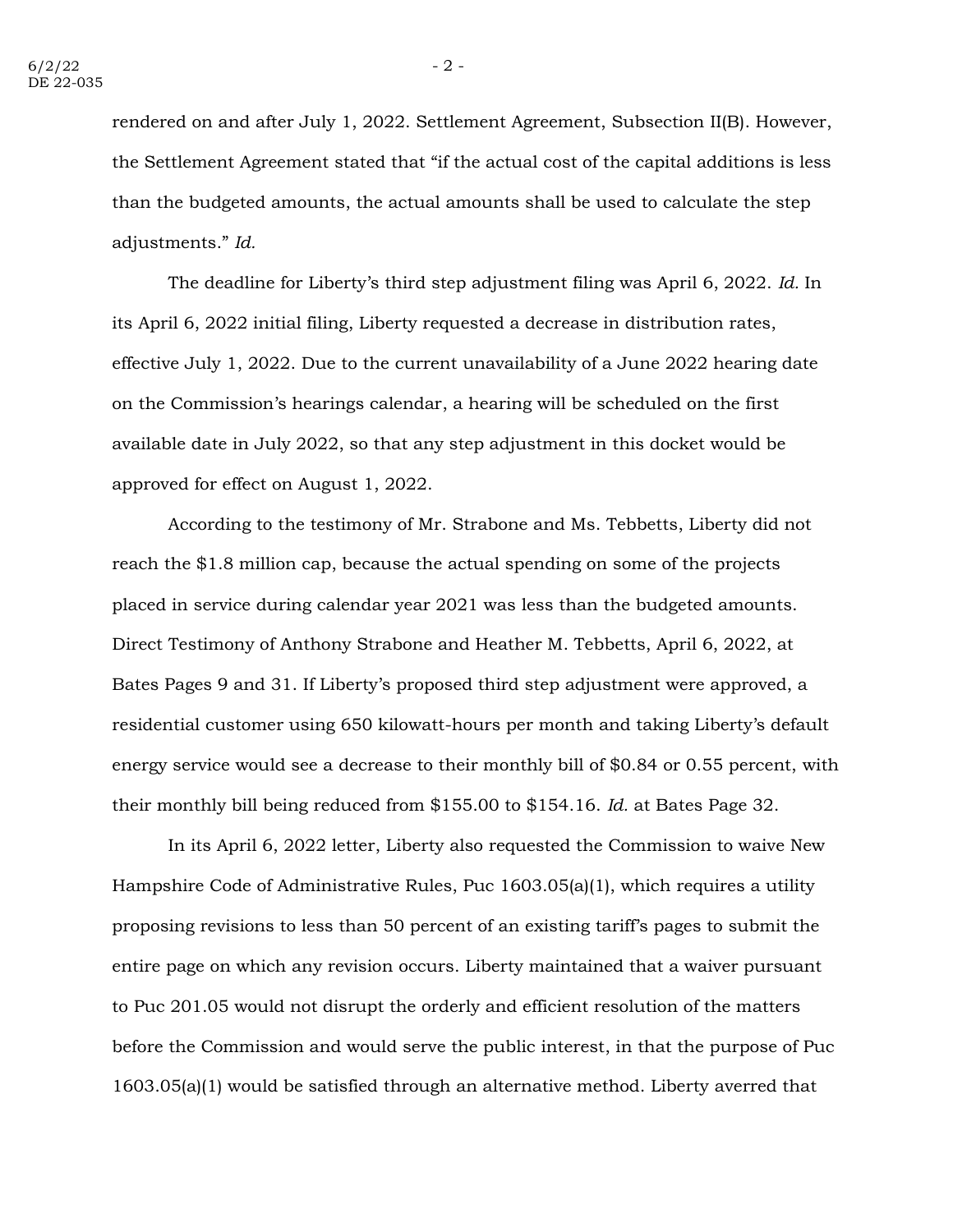any proposed tariff pages filed now would be out of date before the hearing in this matter, because they may be affected by the changes proposed in Docket Nos. DE 22-014 and DE 22-018, and it requested permission to file "illustrative tariff pages" showing the changes proposed in this docket, as well as those in Docket Nos. DE 22-014 and DE 22-018, as the alternative method of complying with Puc 1603.05(a)(1). Liberty noted that the Commission had authorized it to do something similar in Docket No. DE 22-018. *See* Procedural Order in Docket No. DE 22-018 dated April 1, 2022.

Liberty's waiver request is GRANTED. Liberty shall file illustrative tariff pages and rate schedules reflecting the August 1 effective date by the close of business on Friday, July 8, 2022.

#### **II. ISSUES PRESENTED**

The filing presents, *inter alia,* the following issues: whether Liberty's third step adjustment is consistent with the terms of the Settlement Agreement; whether the capital projects Liberty constructed in calendar year 2021 were prudent, and used and useful, as required by RSA 378:28; whether Liberty appropriately calculated the proposed revenue requirement related to 2021 capital expenditures; and whether the resulting rates are just and reasonable, as required by RSA 374:2, and RSA 378:5 and :7. Accordingly, an adjudicative proceeding will be convened to address these issues.

The Commission will be conducting any hearings scheduled in this matter in person. The Commission will consider requests to conduct hearings using a hybrid format to permit remote participation by a specific individual only if the Commission has determined that a sufficient reason has been provided for why that individual would be unable to attend in person. Any party requesting that a specific individual be permitted to participate remotely should file a written request with the Commission's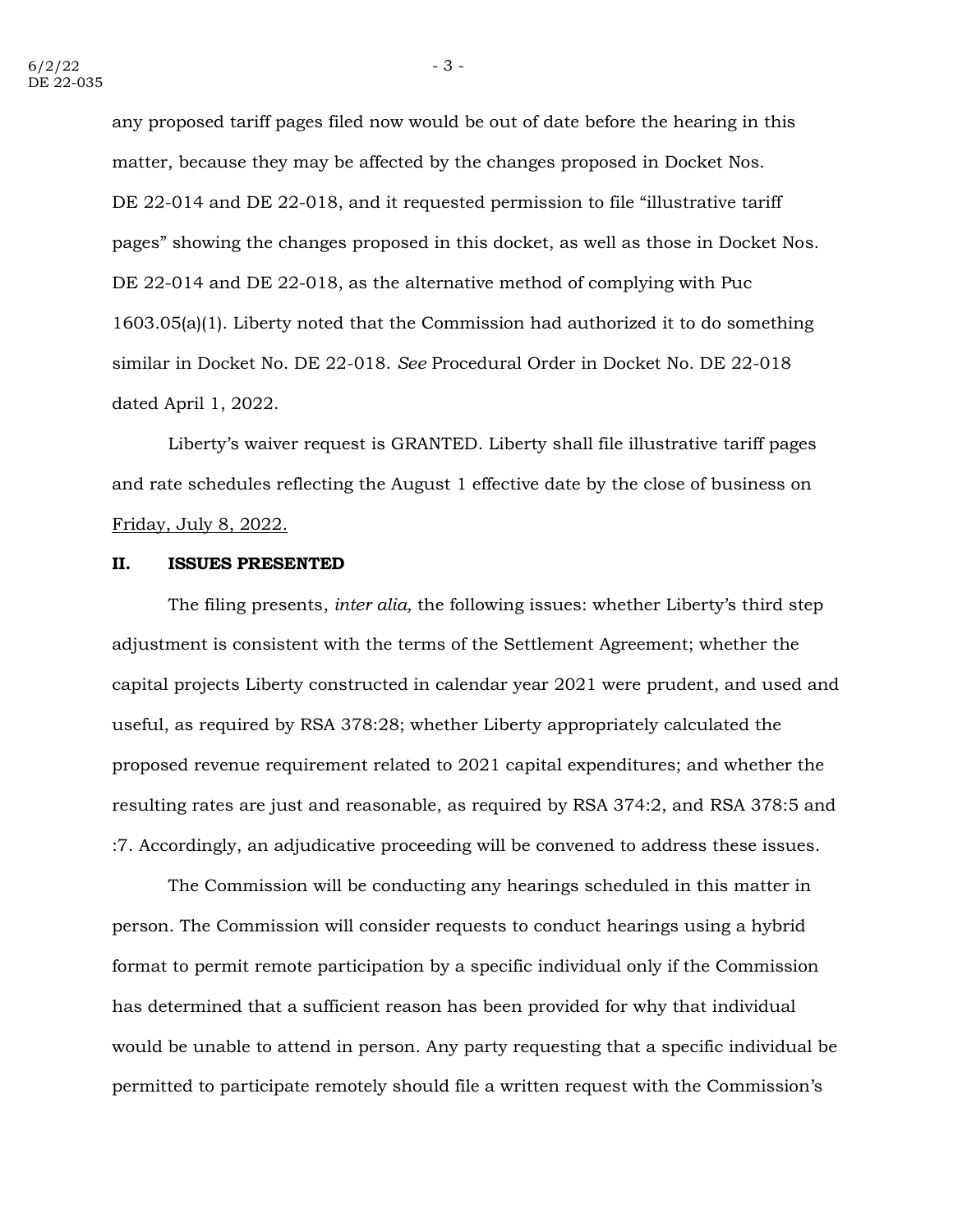Clerk's Office no later than fifteen (15) days prior to the prehearing conference or hearing date. If the Commission determines that one or more individuals will be permitted to appear remotely, then individuals in the Commission's hearing room, including the Commissioners, will be broadcast on a web-enabled platform.

### **Based upon the foregoing, it is hereby**

**ORDERED**, that Liberty's request to waive the requirements of Puc 1603.05(a)(1) is GRANTED, pursuant to Puc 201.05; and it is

**FURTHER ORDERED**, that an adjudicative proceeding be commenced for the purpose of reviewing and resolving the foregoing issues pursuant to RSA chapter 541-A, RSA 378:28, RSA 374:2, and RSA 378:5 and :7, and the Commission's procedural rules; and it is

**FURTHER ORDERED**, that the Commission will hold a hearing in this matter at its offices located at 21 S. Fruit St., Suite 10, Concord, New Hampshire, on July 19, 2022, at 9:00 a.m. Three hours shall be allotted for this hearing; and it is

**FURTHER ORDERED**, that Liberty shall file illustrative tariff pages and step adjustment schedules for this step adjustment request incorporating an effective date of August 1, 2022 no later than the close of business on July 8, 2022; and it is

**FURTHER ORDERED**, that any entity or individual may petition to intervene and seek to be admitted as a party in this proceeding. Each party has the right to have an attorney represent the party at the party's own expense; and it is,

**FURTHER ORDERED**, that, consistent with N.H. Admin. R., Puc 203.17 and Puc 203.02, any entity or individual seeking to intervene in the proceeding shall file with the Commission a petition to intervene with copies sent to Liberty and any other parties on the service list, on or before July 1, 2022. The petition shall state the facts demonstrating how the petitioner's rights, duties, privileges, immunities, or other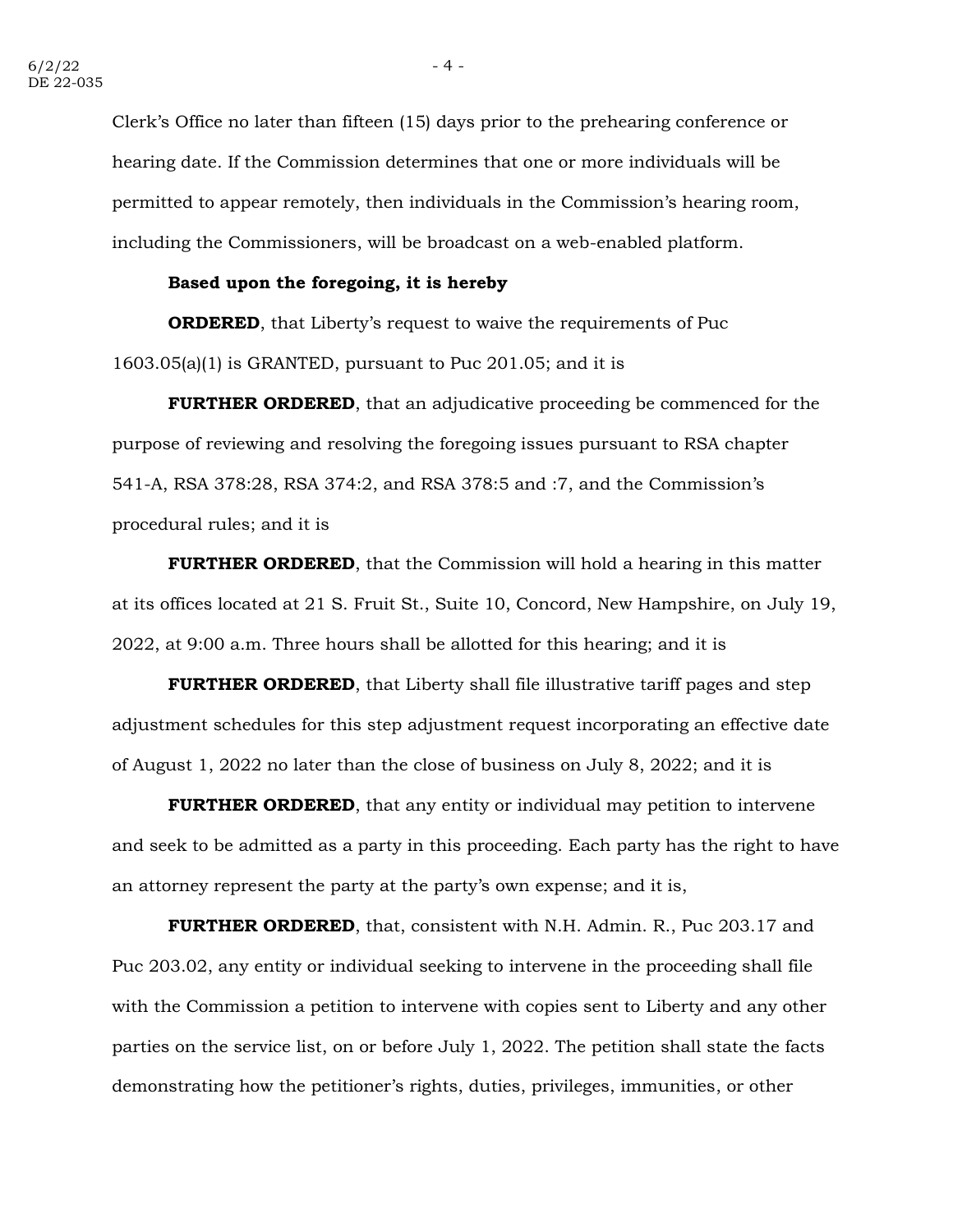substantial interests may be affected by the proceeding, consistent with N.H. Admin. R., Puc 203.17; and it is

**FURTHER ORDERED**, that any party objecting to a petition to intervene make said objection on or before July 12, 2022, and it is

**FURTHER ORDERED**, that parties shall file any proposed exhibits, written testimony, motions, or other documents intended to become part of the record in this proceeding with the Commission. Pursuant to the secretarial letter issued on March 17, 2020, which is posted on the Commission's website at

[https://www.puc.nh.gov/Regulatory/Secretarial%20Letters/20200317-SecLtr-Temp-](https://www.puc.nh.gov/Regulatory/Secretarial%20Letters/20200317-SecLtr-Temp-Changes-in-Filing-Requirements.pdf)[Changes-in-Filing-Requirements.pdf,](https://www.puc.nh.gov/Regulatory/Secretarial%20Letters/20200317-SecLtr-Temp-Changes-in-Filing-Requirements.pdf) all Commission rules requiring the filing of paper copies are suspended until further notice. Parties may elect to submit any filing in electronic form unless otherwise ordered by the Commission. Filings will be considered filed as of the time the electronic copy is received by the Commission; and it is

**FURTHER ORDERED**, that routine procedural inquiries may be made by contacting the Commission's Clerk's Office at (603) 271-2431 or [ClerksOfffice@puc.nh.gov.](mailto:ClerksOfffice@puc.nh.gov) All requests to the Commission should be made in a written pleading filed with the Commission. Unless otherwise authorized by law, *ex parte* communications are prohibited; and it is

**FURTHER ORDERED**, that pursuant to N.H. Admin. R., Puc 203.12, Liberty shall notify all entities and individuals desiring to be heard at this hearing by publishing a copy of this order of notice on its website no later than two business days after the date of issue, such publication to be documented by affidavit filed with the Commission on or before June 21, 2022. In addition, the Clerk shall publish this order of notice on the Commission's website no later than two business days after the date of issue; and it is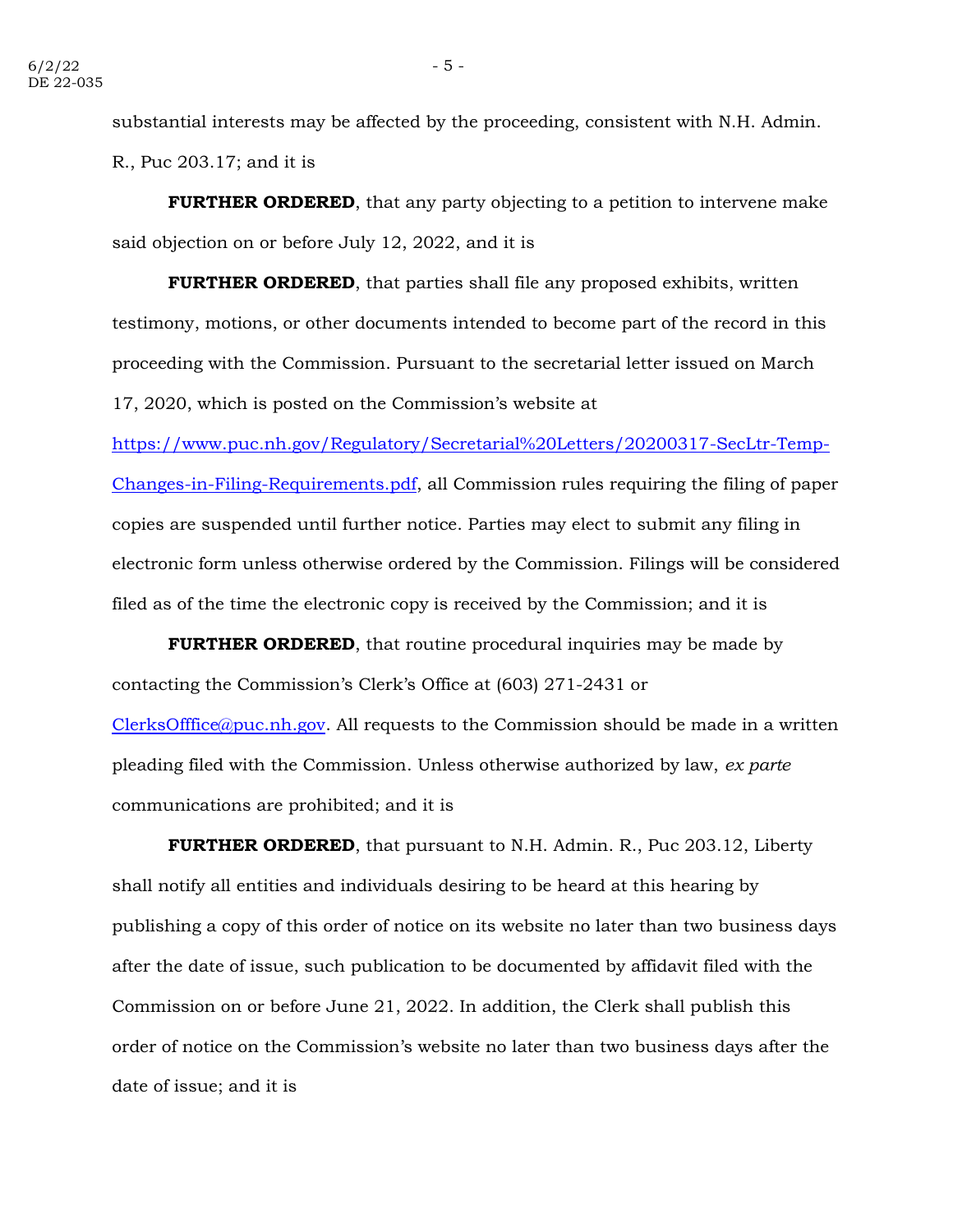accordance with the attached hearing guidelines.

So ordered, this second day of June, 2022.

Daniel C. Chairman Pradip Commissioner Carleton B. Simpson Commissioner

Individuals needing assistance or auxiliary communication aids due to sensory impairment or other disability should contact the NHPUC, 21 S. Fruit St., Suite 10, Concord, New Hampshire 03301-2429; 603-271-2431; TDD Access: Relay N.H. 1-800-735-2964. Notification of the need for assistance should be made one week prior to the scheduled event.